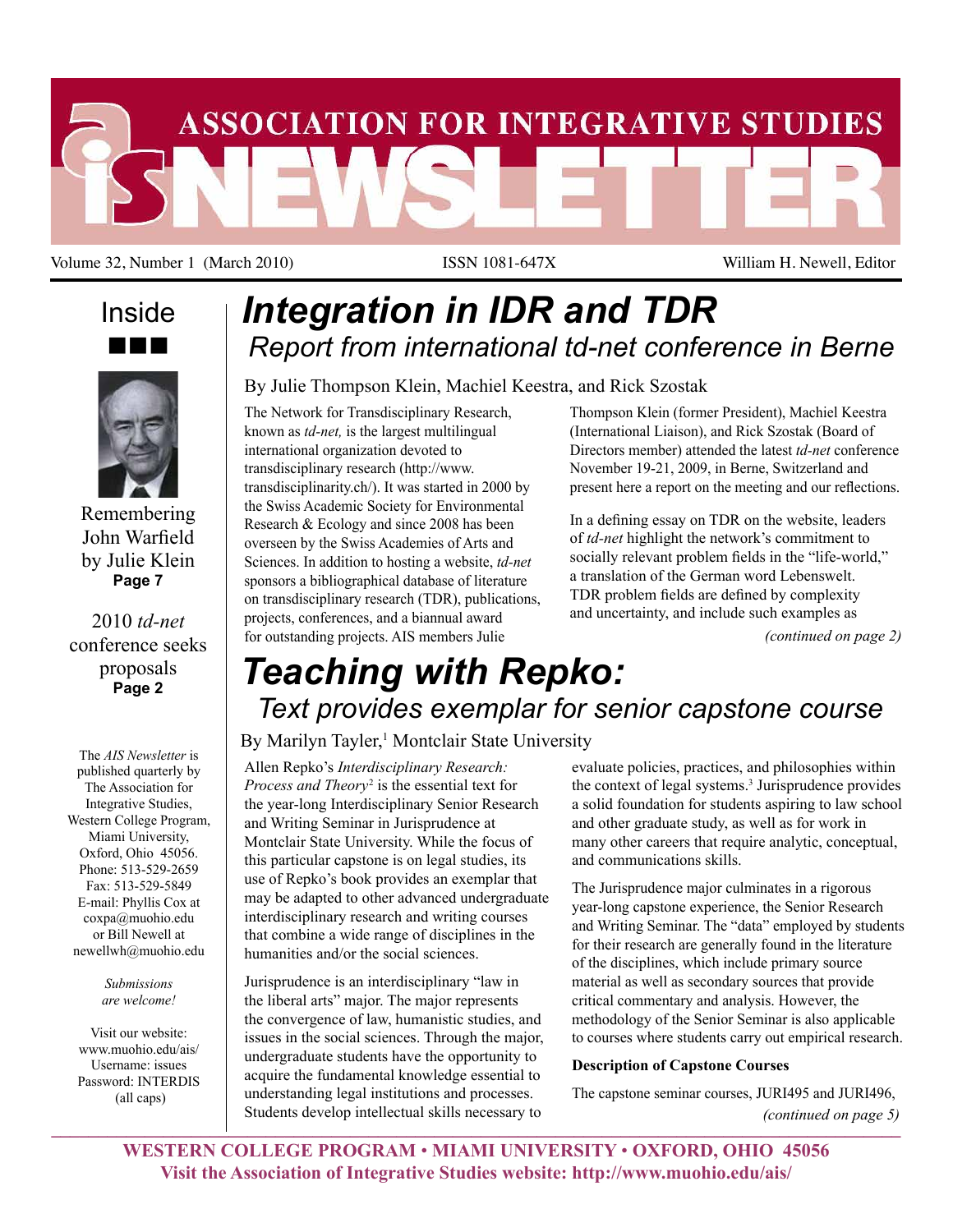# *td-net conference* **...**

*(continued from page 1)* migration, violence, health, poverty, global environmental change, and processes of cultural transformation. The network links abstract and case-specific knowledge while developing knowledge and best practices that promote the common good. Collaboration and participatory research with stakeholders in society are prominent, modeling joint commitment to solving or mitigating problems in a recursive research and negotiation process.

A pdf file defining *Core Terms in Transdisciplinary Research* may be downloaded from the website, and major works in English provide an overview. The 2007 book *Principles for Designing Transdisciplinary Research* presents a synthesis of principles, concepts, and methods (edited by Christian Pohl and Gertrude Hirsch Hadorn, and available from Oekom). The 2008 *Handbook of Transdisciplinary Research* provides a state-of-the-art overview of theory and practices (edited by Hadorn et al., and available from Springer).

Over the last two years, *td-net* has hosted two international conferences in a fouryear series funded by Stiftung Mercator Schweiz. The goal of the series is to support and strengthen the network of inter- and transdisciplinary researchers, promoting excellence in both research and teaching. Their meetings provide platforms for exchanges between individuals and teams involved in projects on a diversity of issues. The network fosters mutual learning from experience and further development of integrative methods and approaches for knowledge-based solutions to pressing problems. Conferences are organized in collaboration with a different Swiss university or research institute each year and combine plenary talks with workshops and paper sessions. The series as a whole covers the four aspects that together make up the transdisciplinary research process, which similar to the interdisciplinary research process is an iterative and decision-making process. Following this four-part structure of the research process, the theme of the 2008

# *td-net seeks proposals for 2010 conference*

The Network for Transdisciplinary Research (td-net) in Switzerland invites proposals for paper, poster and workshop sessions for its 2010 conference September 15-17 at the University of Geneva. The submission deadline is May 3, 2010. The conference theme is "Implementation in Inter- and Transdisciplinary Research, Practice and Teaching." For more information and submission guidelines, visit the website, http://www.transdisciplinarity. ch/e/Conference/international/2010/index.php.

inaugural conference, hosted November 27-28 by the Collegium Helveticum in Zurich, was devoted to "Inter- and Transdisciplinary Problem Framing." (The conference booklet may be downloaded from the *td-net* site.) The theme of the 2009 conference in November, hosted by the Institute of Geography at the University of Berne, was "Integration in Inter- and Transdisciplinary Research." As TD-net representative Christian Pohl said in his conference introduction, integration is an aspect of the research process that requires continuous attention right from the beginning, when all stakeholders bring their perspectives, paradigms and interests to the research table. The 2010 conference, scheduled in Geneva for September 15- 17, will focus on "Bringing Results to Fruition." The fourth meeting in 2011 will be announced on the td-net website at a later date.

Readers wanting to follow the complete schedule for the recent 2009 conference booklet while reading our report may download it from the *td-net* site (www. transdisciplinarity.ch/e/**Conference**/ international/2009/). Conference organizers used a tiered sequence of keynote addresses to frame sections of the meeting. The opening plenaries on Thursday evening, November 19, represented the international scope of the network. After welcoming remarks and context from *td-net* Board members, Pasqualina Perrig-Chiello and Pohl, the opening keynotes ensued.

#### **Keynote Addresses**

Bernhard Schmid from Zurich, who is a member of the Swiss Research Council and heads the commission for

interdisciplinary research, spoke on "Multi-, Inter- and Transdisciplinarity: Integrated Biodiversity Projects and the SNF as Case Studies." He illustrated the complexity of addressing environmental problems that require integration and collaboration with case studies from biodiversity-ecosystem functioning research. Schmid gave an overview of the pragmatics of project design, coordination, complementary skills, and discussion mechanisms. He also presented two new Swiss funding instruments for inter- and transdisciplinary research. In the discussion following his lecture, Schmid emphasized that because interdisciplinary and transdisciplinary proposals are more complex to prepare—since they require preliminary aligning of different interests, research paradigms, conceptual frameworks, and methodologies—it may be necessary to offer seed-money to the research groups that prepare them.

Julie Thompson Klein, who is Professor of Humanities and Faculty Fellow in the Office for Teaching and Learning at Wayne State University, followed with a historical overview, "Taking Stock of Integration at the Century Mark." She traced definitions of integration over time in education and research then highlighted new connotations in the European-based *td-net* and the U.S. based Science of Team Science initiative that grew out of a TDR initiative at the National Cancer Institute in the late 1990s. She also called attention to the Australian-based Integration and Implementation Science network and closed by identifying four major principles of integration emerging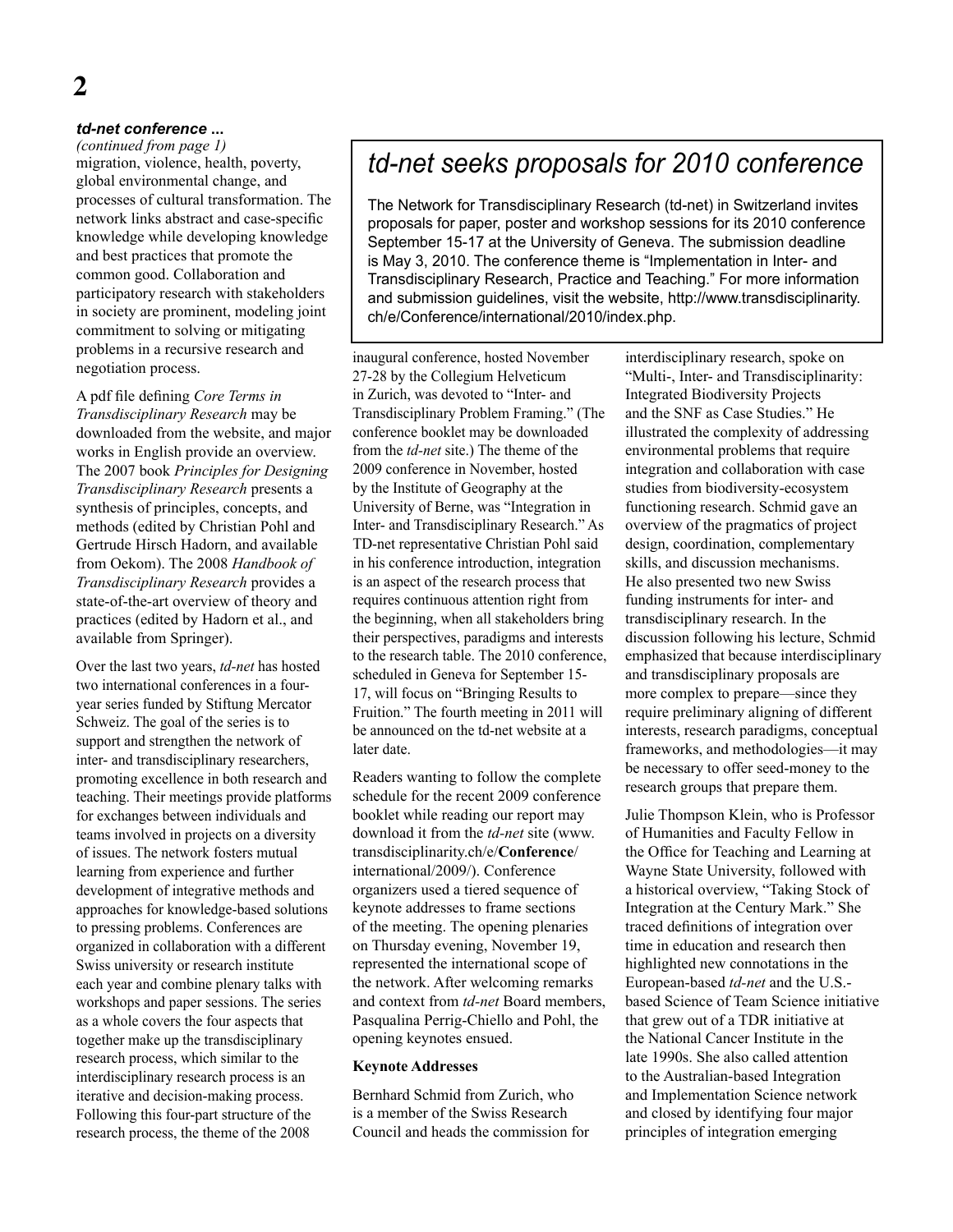from this history: the principles of variance, platforming, iteration, and communicative rationality.

In keynote #3, Ulrike Felt of Vienna, Austria, explored "Tempor(e)alities in Transdisciplinary Working Contexts." Felt emphasized the role that timing and trajectories play in research contexts. Especially in transdisciplinary research projects—where professionals, scientists, and other stakeholders need to collaborate—the negligence of differences in "tempor(e)alities" may have an impact on the research process and its outcomes. For instance, a study in which scientists observe patientdoctor interactions in a clinical context involves negotiations of observations, although often the time-space conditions are set by the clinicians.

In Keynote #4, Matthias Bergmann of Frankfurt, Germany, offered "A Collection of Methods and Examples for Integration in Transdisciplinary Research." He described how the TDR process is involved in both scientific and societal problem solving. This process could be made visible in a TD matrix, where horizontally a line is drawn between understanding-conceptualizingtransforming/solving, while vertically problems could be distinguished as having a more societal focus, or rather a more scientific focus.

In Keynote #5, Gabriele Bammer of Canberra, Australia, presented an overview of "Dialogue Methods for Research Integration." She emphasized that currently there are many small and fragmented networks involved in interdisciplinarity and transdisciplinarity. As a result, resources, concepts, methods, and criteria are fragmented as well. She argued that dialogue methods are useful for integrating a diversity of judgments, and that specific situations may benefit from one or the other dialogue method. Dialogue methods may even be helpful in reaching a shared understanding among ourselves as researchers, without homogenizing the diversity. Such a result would strengthen

the position of interdisciplinary and transdisciplinary research. As we will show towards the end of this report, we took her advice to heart.

In Keynote #6, Urs Wiesmann of Berne presented case studies on the theme of "What, Who, How and When? Experiences, Challenges and Perspectives of Integration in Transdisciplinary Research." Drawing on his experiences in international and multicultural transdisciplinary research projects, Wiesmann defined seven traps that may hamper such projects. Apart from traps that stem from differences in scientific concepts, methodologies, and paradigms, he emphasized those stemming from value dimensions, communication problems, from differences in goal expectations, and demands put forward by different stakeholders.

A final plenary session on Saturday, November 21, focused on "Gender Studies and Transdisciplinarity." In her opening remarks, *td-net* President Pasqualina Perrig-Chiello of Berne emphasized that both transdisciplinarity and gender studies stand for scientific endeavors that lead to ecologically valid and socially robust results. At the same time, however, both are equally contested from disciplinary perspectives. As a result, they are equally in fashion and problematic in the practice of scientific funding applications and results implementations. The other panel members joined her in contributing their experiences and perspectives on the shared challenges of TD and gender studies.

Two of the keynotes premiered new books on TDR with a strong focus on integration. In Keynote #4, Bergmann previewed a new book on TDR methods (in German). He also mentioned plans to develop a transdisciplinary academy or think-tank that will address issues of teaching. In Keynote #5, Bammer drew on another new book that was launched formally at the conference. Co-authored by McDonald, Bammer, and Deane, *Research Integration Using Dialogue Methods* is a "methodological toolkit" of 14 dialogue methods that is useful for both IDR and TDR collaborative process (published by Australian National University Press and downloadable for free at <http://epress.anu.edu.au/ dialogue\_methods\_citation.html>. Bammer's advocacy of a new discipline of Integration and Implementation Sciences generated considerable debate from the audience over use of the term "discipline." However, the audience was much in favor of building a common knowledge base and networking.

#### **Parallel Sessions**

Parallel sessions were divided into two categories: workshops and panels. The multi-paper workshops focused on four themes: Integrating the Arts and Design, Practical Approaches to Integration, The Long-term Evolution of Integrative Frameworks in Problem-Oriented Research Fields (with a case example on Invasive Species Research), and Integrative Research Curricula for the Humanities and Social Sciences. The panels on Friday and Saturday morning were grouped around the organizing themes of Designing Integrative Systems, Analyzing Integration, Integrating Academic and Life-World Perspectives, Teaching Integration, Tools for Integration and Theorizing Integration and Integrative Research Programs.

We offer here a number of highlights. In the paper session devoted to Teaching Integration, Catherine Lyall of Edinburg and K.P. Jaikiran of Trivandrum (India) emphasized the importance of articulating and codifying tacit knowledge about the common research problem faced by various stakeholders involved in ID and TD processes. For Lyall, this is a crucial ingredient of *Interdisciplinary Masterclasses*, devoted to preparing young researchers to cope with ambiguities and complexities of ID research. Jaikiran spoke of "explicit knowledge islands in a tacit knowledge sea" that need to be discovered, citing for example methods derived from Knowledge Management practices. Willi Haas and Barbara Smetschka of Klagenfurt added that it *(continued on page 4)*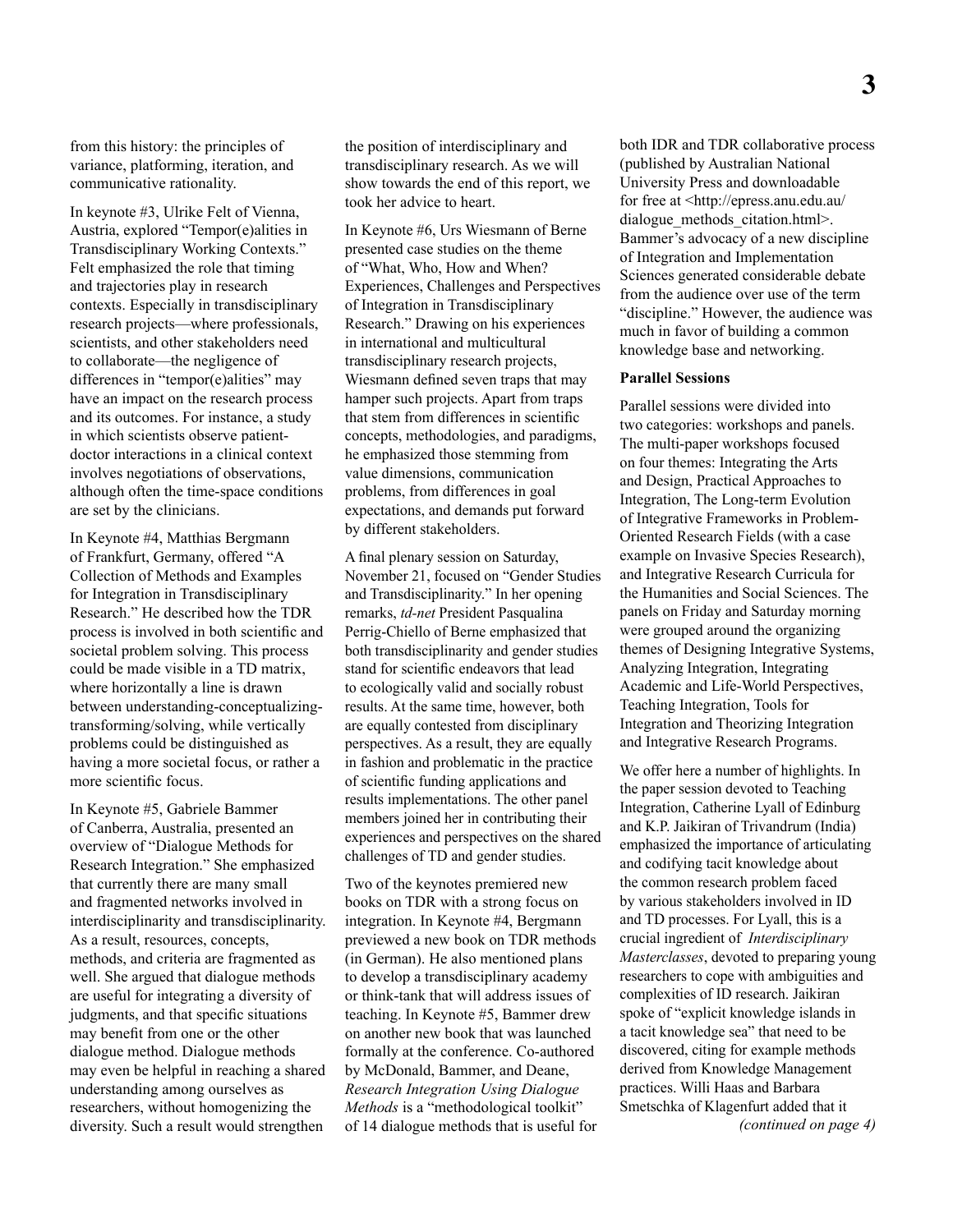# **4**

#### *td-net conference* **...**

is useful to have participants reflect on and articulate their understanding of the disciplines or perspectives of other participants, including their aims for the project. Both Haas and Smetschka have developed exercises in which students tackle particular research challenges and form research groups. Lyall and Haas/ Smetschka also emphasize the value of having students discuss the challenges they are facing in interdisciplinary research with other interdisciplinary students. *(continued from page 1)*

A session on Theorizing Integration covered three different metaperspectives on ID and TD research. Jan Schmidt of Darmstadt (Germany) offered reflections on the concept of integration, which is central to these types of research yet often remains unclear. Often, an instrumental "solution" starts either from premises about the types of knowledge involved, or about boundaries between disciplines or between science and society, or about forms of transgressing these boundaries. Schmidt suggested developing a taxonomy or classification of different types of integration, depending on whether integration is aimed at the level of objects, or theories, or methods, or problems. Ulli Vilsmaier of Salzburg presented a different take on integration, stressing the implication of researchers' personalities in TD research. Moreover, science should be considered as part of societal processes, in which researchers play different roles. Conflicts arising from this situation should not be considered as disadvantages but as proofs of the ecological validity of this mode of knowledge production. On a more general level of reflection, Bob Frodeman of the University of North Texas suggested that underlying the unsustainability of material production is an unsustainable process of knowledge production. Knowledge over-production by the "knowledge industry" keeps us from devoting our energy to applying the knowledge that we already have, or being more moral, fair, and selfcontrolled in our research.

In addition, a variety of Tools for Integration was presented in a session covering artistic methods, group modeling, and the epistemology of mechanistic explanation. Artists Melody Burke and Frank Hoppe of London and Berlin demonstrated how their investigation of an early warning system suitable in densely populated cities brought them into contact with Delft space scientists. The different roles for intuition, creativity, personal experience, and knowledge in art and science fostered success. Ewan Lord of Warwick described an even more disparate group of stakeholders interested in combating problems of teenage pregnancy. Facilitated by a preliminary workshop, each group member could contribute via a laptop immediately and anonymously to a graphic and comprehensive description of the problem, the players, and their interrelations. Subsequent discussions were aimed partially at goals and values that foster integration. However, rapid consensus formation was avoided. Machiel Keestra of Amsterdam made a more theoretical contribution on how an explanatory method being used in the life and cognitive sciences allows even the integration of meaningful semantic, symbolic, or cultural contents. These mechanistic explanations are generally restricted to biological or neural processes that occur "within the skull," but meaningful contents can be shown to influence various cognitive processes at different levels. By doing so, we can demonstrate reciprocal relations between mechanisms and meanings. The next session of Tools for Integration included a paper by Rick Szostak and Claudio Gnoli discussing the possibility of the development of a system of library classification that would facilitate interdisciplinary research. They argued that it is both feasible and desirable to develop a classification grounded in the phenomena we study and the relationships between them, rather than in disciplines. One notable outcome of this session was an invitation to the presenters

to work with *td-net* in the ongoing development of their bibliography of works in the area of TDR.

The workshops were structured around three target papers, invited responses, and open discussion. One workshop dealt with *Integrative Curricula for the Humanities and Social Sciences*. Julie T. Klein of Wayne State University began by sketching a historical development of rival positions in the study of human culture and behavior. Under the influence of at times theoretical positions and at other times demographical changes or social movements, the study of human social behavior and culture changed over time. A main trend led to a "cultural turn" in disciplines, in the sense of the cultural or life-world contexts of the objects they study. This cultural turn had a significant impact on scholarship and disciplines, blurring previous boundaries. Respondent Britt Holbrook of the University of North Texas asked to what extent disciplines eventually erode, or alternatively have the ability to accommodate such seemingly challenging changes. Manuela Rossini then reported on the development of a Graduate School of the Humanities and the Social Sciences at Berne. For its curriculum she proposed not focusing on a diversity of methods, theories, etc., but rather grounding it in Mieke Bal's notion of "travelling concepts." Instead of aiming at synthesis, courses center on concepts such as "Affect," "Memory," and "Space," facilitating a coherent yet diverse program. Catherine Lyall of Edinburgh asked what success would look like in terms of such a program, that is, how one could evaluate it. This question led to a discussion of fostering experimental and risk-taking attitudes as a goal of graduate education. Francesco Panese of Lausanne argued that for a fruitful collaborative program involving biomedicine, social bioscience, environmental sciences, converging technologies and prospective governance, a new and integrative "epistemic culture" is needed. He emphasized that participants would be required to reconsider not only their ontological and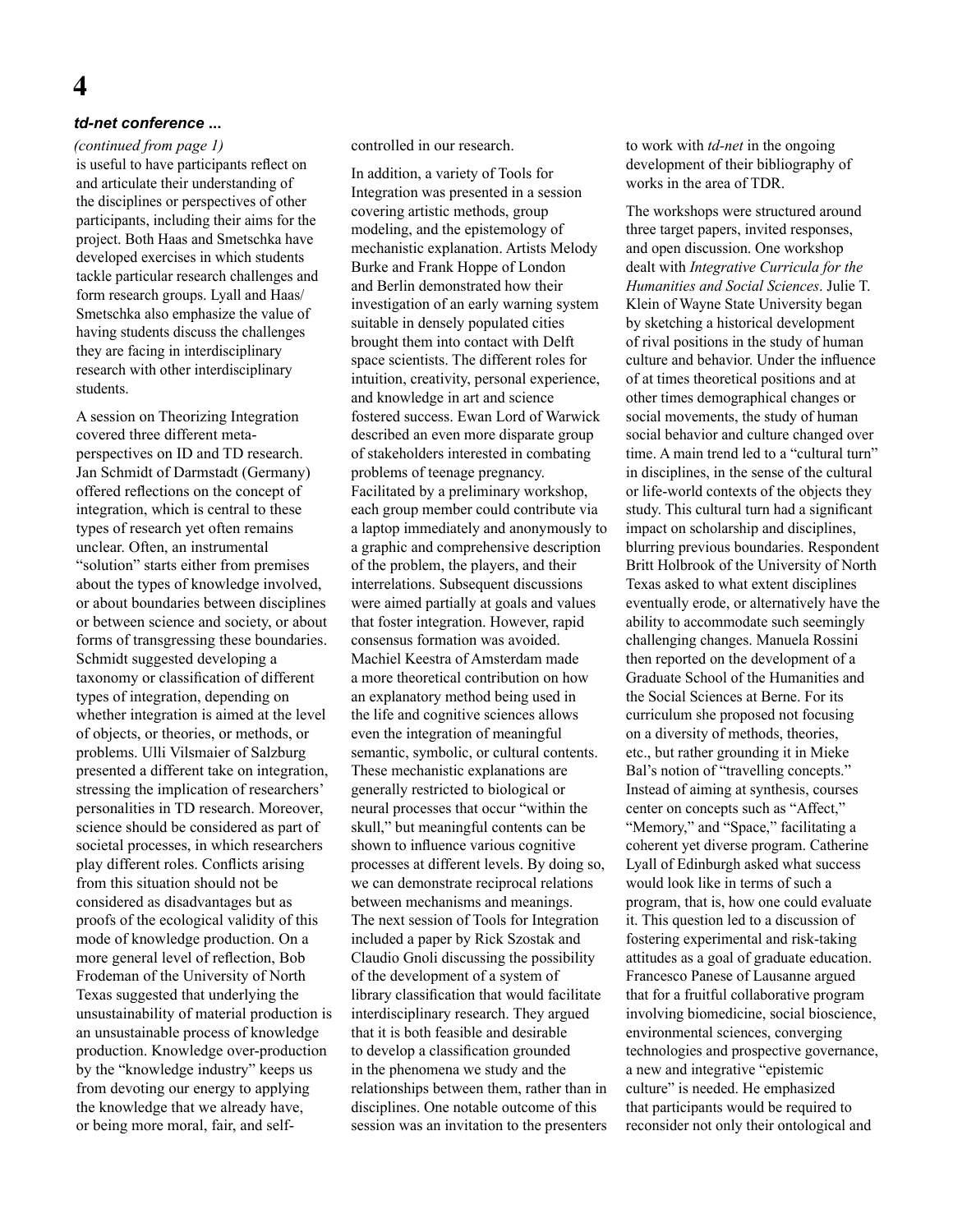epistemological assumptions, but also their "axiological" ones—concerning moral and social values. The common exploration of "trading zones" might be useful for discussing, for instance, the importance of neuroscience for human self-understanding, returning to the question of what it means to be human In his response, Machiel supported such a program by raising the question of whether ID and TD research benefits more from an attempt to reach unification or synthesis than from accepting plurality and fragmentation as a given especially as moral values and human self-understanding require some sort of synthesis too.

#### **Conclusion and Future Prospects**

Many themes and contents of the conference in Berne are familiar to readers of the *AIS Newsletter*, since interdisciplinarity and transdisciplinarity share many contents, goals, and methods and face similar challenges and problems. However, some differences should be noted. Most obvious is the explicit inclusion in the European formulation of TDR of participation by stakeholders or owners of research problems during the course of the research process: from definition of the problem to implementation or application of research results. Moreover, the potential use of results must in such cases influence definition of the problem. Because of this broad inclusiveness, the need for alternative methods and programs and skills to explore non-academic sources of insights and expertise is great. Yet, if TDR is more broad in this sense of inclusiveness of stakeholders, it is at the same time more narrow in its focus on real-world problems. To the extent that ID research and education focus more on the articulation and integration of different scientific, disciplinary insights of a phenomenon, a combination of TD and ID approaches would be fruitful. With that idea in mind and acting as representatives of AIS, we discussed with *td-net* representatives Manuela Rossini and Christian Pohl the possibility of future collaborations such as joint workshops or conferences.

We were joined in those conversations by representatives of the Center for the Study of Interdisciplinarity (CSID) at the University of North Texas, Bob Frodeman and Britt Holbrook. All agreed that collaboration can only further common interests as we work toward formulation of criteria for quality in research, education, funding, and evaluation.

Plans are now underway for a meeting of representatives of AIS, *td-net*, and CSID in spring of 2010, generously supported by CSID. At that meeting, they will explore possible topics for a small-scale seminar in Europe in 2011 and a larger international conference in 2012. They will also consider further networking with groups such as the Philosophy of/as Interdisciplinarity Network (with organizational roots in Georgia and Darmstadt), the Australianbased Integration and Implementation Sciences network (I2Sn), and the Institute for Social-Ecological Research in Frankfurt. Possible topics of conversation include bridging discourses of inter- and transdisciplinarity, bridging AIS expertise in curriculum and pedagogy and *tdnet* expertise in research and problem solving, and responding to current international imperatives such as the Bologna Reform and related questions of competencies. Other shared interests include the impact of technology, CSID's research on peer review processes and consequences for ID research, and the role of humanities and social sciences in relation to natural sciences. Machiel also articulated a core question that cuts across all of these topics. What approaches to teaching and research will be "robust" enough to help all of us address current changes in academic structures, research projects, and related issues? To elaborate, how can we advance common goals while distinguishing differing approaches and concerns related to particular projects? Ultimately, CSID also asks, what is the future of inter- and transdisciplinary research and education in terms of sustainability?

We look forward very much to those conversations and will keep you posted.  $\blacksquare$ 

### *Teaching with Repko* **...**

*(continued from page 1)* are offered respectively in the fall and spring semesters each year. The seminar intertwines three simultaneously developed threads: the study of the interdisciplinary research process (employing Repko); an example of an interdisciplinary researchbased paper (drawing upon original documents developed for the seminar,<sup>4</sup> manuals on bibliographic style, and research methods books). The work of actually researching and writing a paper represents the essential application of the interdisciplinary studies (IDS) research process learned through Repko. The seminar culminates with the presentation of the results of each student's research as a paper or poster session at an annual student research symposium at the end of the second semester.

### **Course Content**

Repko's *Interdisciplinary Research*  provides the essential building blocks for the Senior Seminar in Jurisprudence. The text provides students with a guide for the preparation of their individual research projects as well as a broader knowledge of interdisciplinary research theory and process.

The first semester of the Senior Seminar begins with the pre-reading of *Ishmael*. Students are asked to mine the book for evidence of disciplines as well as interdisciplines and their insights, theories, assumptions, and concepts. The latter terms are defined for students in the assignment. During the first class*, Ishmael* is discussed as a paradigm of interdisciplinarity. Throughout the first semester, *Ishmael* provides a unifying thread for the steps of the IDS research process.

Beginning early in the first semester, chapters in Repko are assigned each week, first the initial chapters that provide an overview of the IDS research process and then the later chapters that describe and model the 10 steps of the process. In addition to preparing the questions at the end of each chapter, students are asked to relate each aspect of the IDS research process presented to *Ishmael*.

*(continued on page 6)*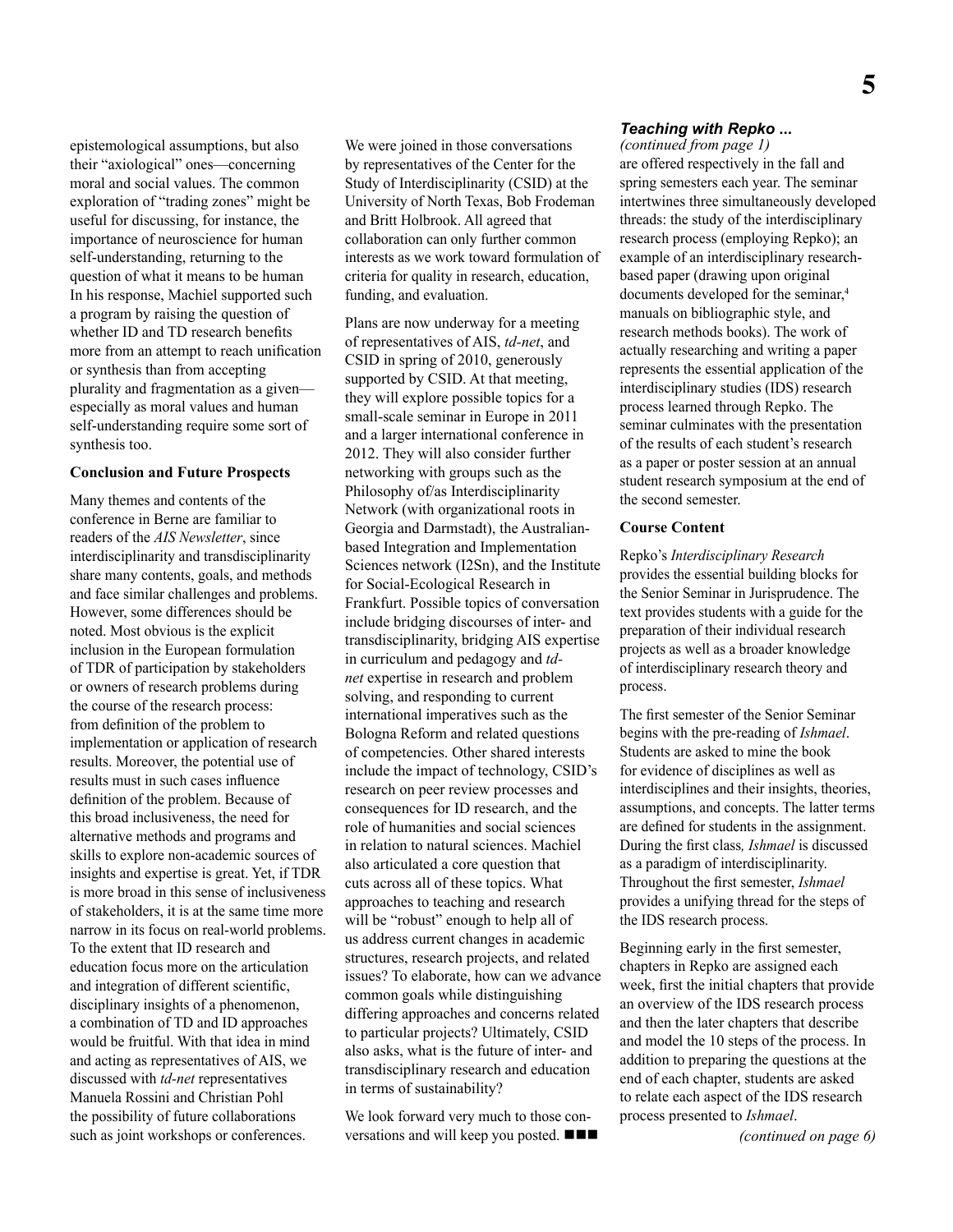### *Teaching with Repko* **...**

At the same time as students are working with Repko, they are carrying out the discipline-based research for their individual projects. Before the beginning of the first semester, each student is required to develop, in consultation with the professor, a draft research hypothesis on an issue whose exploration requires law and one or two other disciplines. These draft hypotheses are modified throughout the semester as students advance in their research. Prior to each weekly class, students e-mail the professor a log describing their research during the previous week. This motivates students to properly pace their research. Students meet in small peer groups, in one-on-one individual conferences with the professor, and as a class, in each case to review their work and deal with questions and problems. *(continued from page 5)*

Past student research projects have dealt with such issues as: physicianassisted suicide and civil liberties, the use of FDA-approved medical products for non-FDA purposes, the influence of the novel *Uncle Tom's Cabin* on the law of slavery, the creation-evolution controversy and separation of church and state in public education, the creation of a legal system for the sale of bodily organs for transplant, and the use of battered woman syndrome as a justification for self defense in homicide cases. In each case, no single discipline could adequately address the research issue and so an interdisciplinary approach was required.

During the first semester, students complete the following parts of the research process:

- Research issue phrased as a hypothesis, as a research question, and as a title for the research paper
- Two or three literature searches (one for each discipline); students learn and use legal style for primary legal sources and Chicago Style for all other sources.
- Disciplinary data management charts (encompassing disciplinary

perspective, theories, assumptions, and concepts for sources in literature searches)

- Comparative chart of disciplinary insights
- Preliminary outline for disciplinebased chapters of the paper
- Draft excerpts of two disciplinebased chapters, heavily footnoted

Rubrics are used to guide and grade students for each assignment. The final examination for the first semester revisits the IDS research process. Students are asked to describe the 10 steps of the process as they apply to *Ishmael*.

During the second semester, students build upon the draft pages written during the first semester and complete the paper introduction and discipline-based chapters for each essential discipline. Students employ parallel topic structure for each discipline-based chapter to set up the disciplinary elements for creating common ground. In their integration chapter, students create common ground and attempt/achieve integration. In their conclusions, students generally arrive at a new cognitive understanding, often suggesting avenues for future research. Throughout the process, students engage in peer-review assignments designed to formalize student-to-student feedback. Students submit several drafts of each chapter, and several books on writing style are utilized. The rubric that is employed for the overall research paper adapts and incorporates the Wolfe and Haynes Assessment.<sup>6</sup> Among students who have completed the Senior Seminar to date, over two thirds of each class have achieved integration according to the Wolfe and Haynes Assessment.

All students prepare an abstract of their research papers as well as either a poster or paper presentation for the annual student research symposium, held at the end of April. After presenting their work, students meet for a final session of discussion and reflection.

#### **Conclusion**

The year-long capstone Senior Seminar

in Jurisprudence allows advanced undergraduates to apply the IDS research process to law-related issues. It affords students the opportunity to engage in meaningful research at the undergraduate level in the context of the interdisciplinary research process.7 While it is initially helpful for students to have the background of a second major or a minor to develop the requisite knowledge of another discipline, many students choose projects that entail acquiring an understanding of disciplines that are new to them. Because the level of knowledge required is relatively modest, most students have no qualms about undertaking research in new disciplines.

As initially structured at its inception, the Senior Seminar required students to complete half of their research and writing in the first semester and the other half in the second semester. The Seminar has been restructured to require the completion of all research in the first semester while most writing is deferred to the second semester. As part of their research, students focus upon identifying comparable disciplinary insights, thereby setting up the requisite elements for the creation of common ground and integration during the second semester. Students are keenly aware that, although they are following the "steps" that they have learned from Repko, the process is fluid and non-linear. The second semester is devoted to "unpacking" the research already completed.

The essential ingredients for designing and structuring an effective capstone experience are found in Allen Repko's book, which provides the theory and methodology, and the simultaneous development of a student research project, which provides the application of the process to a tangible study. The inclusion of a book such as *Ishmael* at the beginning of the process is helpful, since it provides a point of reference and demonstration as students learn the IDS research process.

Although the Jurisprudence major is quite rigorous, the number of students

*(continued on back page)*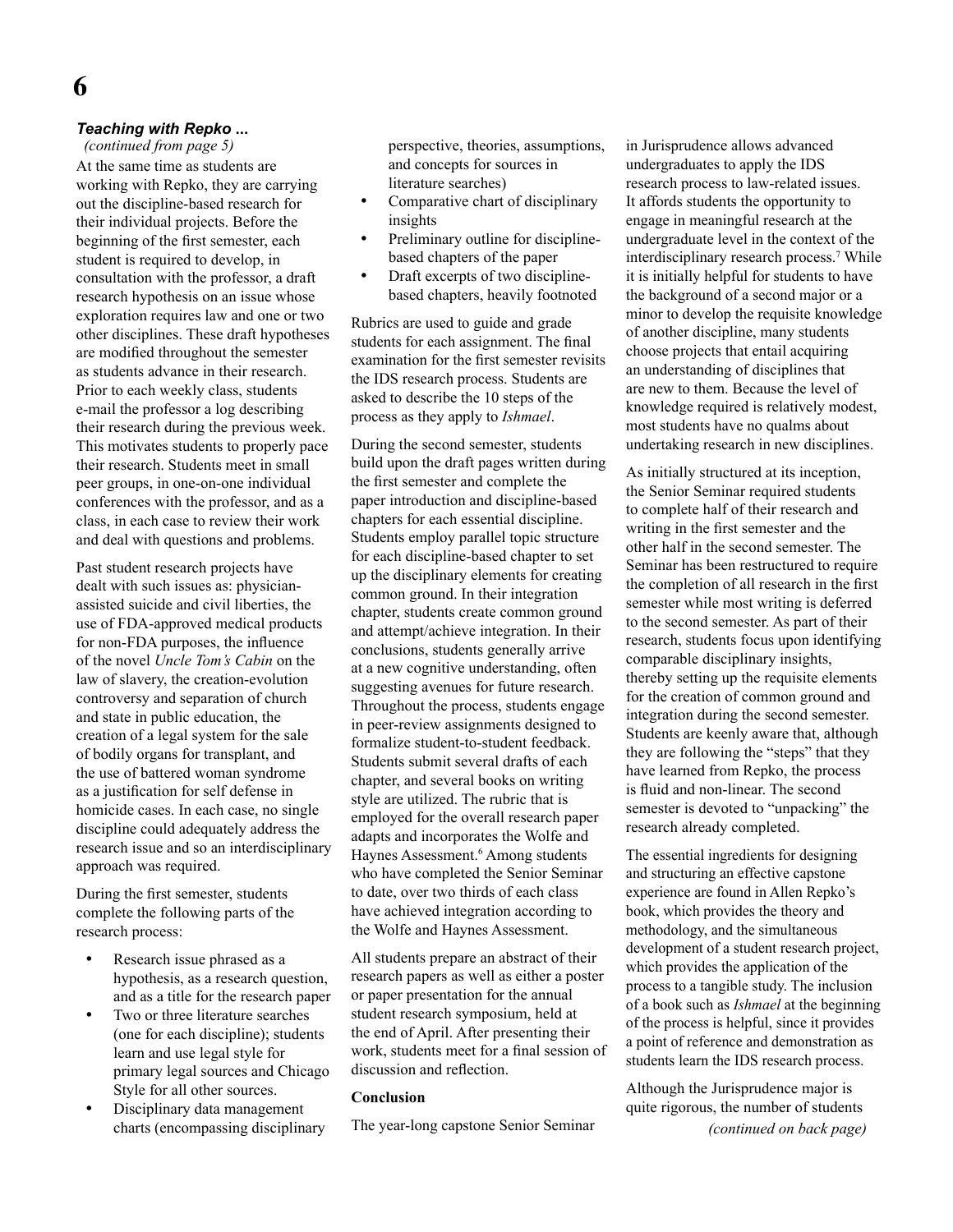# *Remembering John Warfield*

By Julie Thompson Klein, Wayne State University

I will always remember the day John Warfield declared, "I'm taking you to the war room." The "war room" was the famed interdisciplinary think tank on the George Mason University campus where John and his colleagues engaged in integrative design and problem solving. The excitement of their work and other projects is conveyed in the wonderful photo of John, working with a colleague on an early computer (from the Summer 1954 issue of *The Pennsylvania State Engineering Review*). That memory and others came quickly to mind when I heard that John had passed away on November 17, 2009, just four days shy of his 84th birthday.

John Nelson Warfield was born and grew up in Missouri. When he died, he held the title of University Professor Emeritus and Laureate at George Mason University. Warfield began advanced studies at the University of Missouri but, like many of his generation, found his life interrupted by World War II. After basic training in the U.S. Army Infantry, he was placed in an electrical engineering program. When the war was over, he returned to the Columbia campus in Missouri, where in 1948 he received a bachelor of arts in mathematics and a bachelor of science in electrical engineering and in 1949 a master of science in electrical engineering. In 1952, he earned a PhD in electrical communications from Purdue University.

During the course of his career, John held many important positions. He was elected president of the Systems, Man, and Cybernetics Society of the Institute of Electrical and Electronics Engineers (IEEE) and president of the International Society for the Systems Sciences. He was an editor of *Systems Research and the IEEE Transactions on Systems, Man, and Cybernetics*. He was also president of Integrative Sciences and the AJAR Publishing Company. Beyond these academic posts, he had 10 years of industrial experience and was the author of two U.S. patents on electronic equipment. It comes as no surprise then that John was honored in his lifetime. He received the Joseph G. Wohl Award for Career Achievement at the 2006 annual meeting of the IEEE Systems, Man, and Cybernetics Society. The highest award conferred by the Society, it acknowledged his contributions to systems engineering concepts, methodology, design, education, and management. In 2007 he also received INCOSE Pioneer Award and the IEEE Third Millennium Medal.

John was not a boastful man, so not one to tout such accomplishments or being called, as he was, "the father of systems science." He was a kind and easy-going person who enjoyed a good debate but also an informal chat with anyone during meals and breaks at AIS conferences. John attended many conferences and was an early proponent of the link between complexity and interdisciplinarity. In 1997, at Appalachian State University, he spoke on "Seven Milestones in the History of Thought." At the 1996 gathering at Eastern Michigan University, he considered





implications of five schools of thought for integrative inquiry in his presentation on "Interdisciplinary Domains and Complexity." At the Arizona State University-West conference in 1995, he participated in a panel on "Demands of Complexity on Integrative Communications." At the 1993 meeting hosted by Wayne State University, he defined "Criteria for Structural Thinking" that would help promote incorporation of structural thinking into interdisciplinary teaching and research. In 1990, at St. Anselm's in New Hampshire, his topic was "On Language Components of Integrative Studies." He proposed four terms for use in integrative sciences—platform theory, domain theory, subsumption, and supersumption. In 1988, at the University of Texas-Arlington meeting, he explored how liberal arts could revitalize science. In his presentation on "Universal Priors to Science," he examined the roles of human being, language, reasoning through relationships, and archival representation. In 1987, at Pennsylvania State University, he spoke on "Knowledge Integration and the Systems Community."

Prior to his passing, John was chosen to be editor of the new *Transdisciplinary Journal of Engineering & Science*, a project of the ATLAS organization. The journal will now be dedicated to honoring Warfield by recognizing responsibilties for a culture of peace and transdisciplinary knowledge. He was also paid tribute in *vault 217*, the online newsletter of the Special Collections & Archives at the George Mason University Libraries. The tribute highlights selected portions of 100 archival boxes of professional materials he donated in 2000. Accessible online, the John N. Warfield Digital Collection includes his papers as well as oral history interviews, videos of class lectures, and filmed sessions of his Interactive Management process (http://digilib.gmu. edu:8080/xmlui/handle/1920/3059).

The second edition of John's book *A Science of Generic Design*, published by Iowa State University Press in 1994, is ample testimony to his accomplishments. It represents his thinking on managing complexity through systems design. Sitting next to my treasured copy of *A Science of Generic Design* is another collection of writings that tap the astonishing reach of his mind, including essays on topics he presented at AIS conferences. In *(continued on back page)*